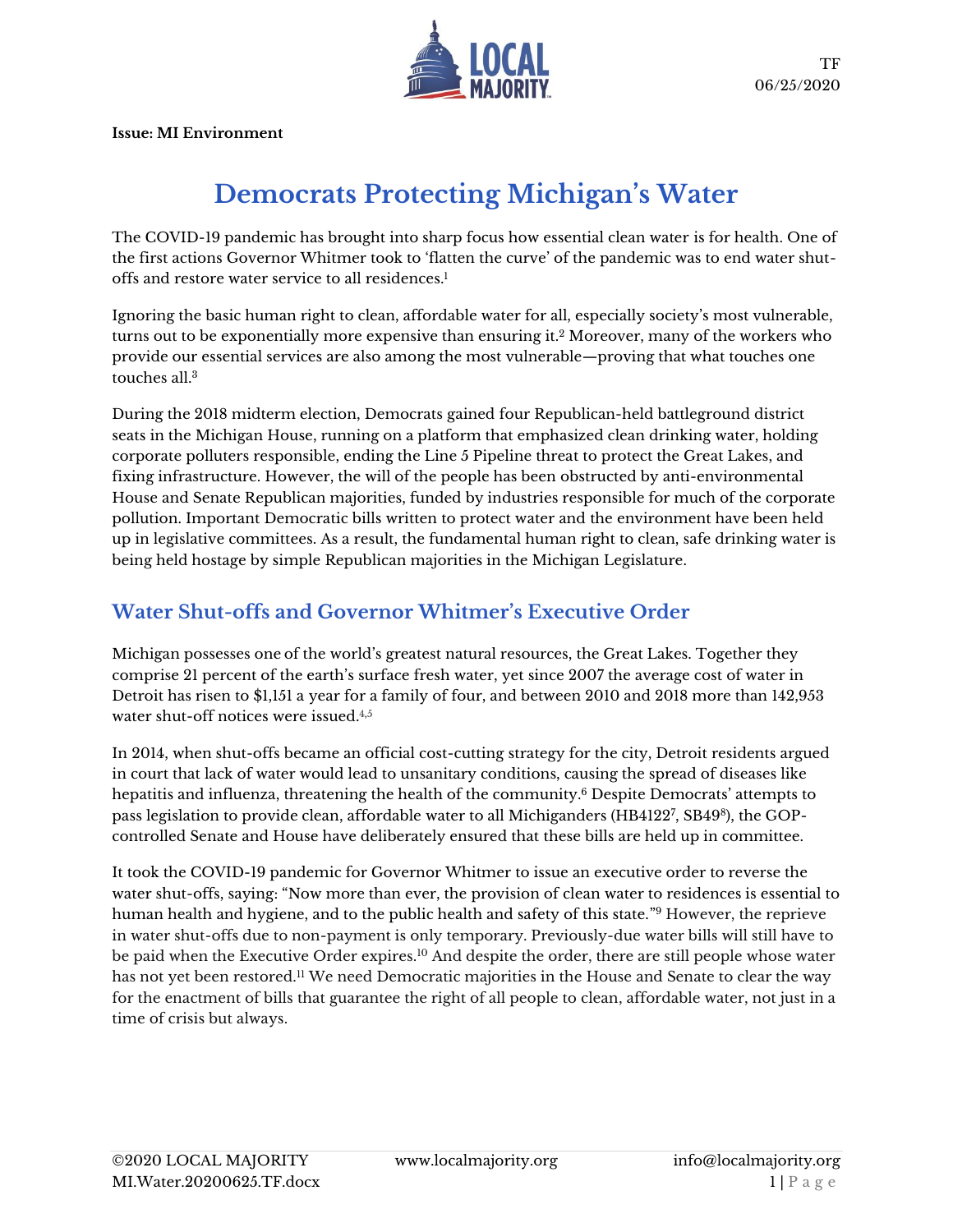

# **Corporate Responsibility for Chemical Cleanup**

PFAS: "Per- and polyfluoroalkyl substances (PFAS) are a group of man-made chemicals that […] are very persistent in the environment and in the human body [… and] can accumulate over time. There is evidence that exposure to PFAS can lead to adverse human health effects." $^{\rm 12}$ 

"PFAS have been used globally during the past century in manufacturing, firefighting, and thousands of common household and other consumer products [….] In recent years, experts have become increasingly concerned by the potential effects of high concentrations of PFAS on human health." $^{\rm l3}$ 

Highly toxic chemicals used in industry, PFAS can be contained in consumer products or discharged into the environment, and because they take so long to break down, they accumulate in the environment and in our bodies. The biggest source of human exposure to PFAS is through contaminated drinking water, the result of unfettered corporate dumping of these chemicals into rivers, streams, and the Great Lakes.<sup>14</sup> PFAS have been linked to autoimmune disorders, thyroid disease, pregnancy complications, and cancer.<sup>15</sup>

After decades of ignoring mounting evidence of PFAS poisoning in our water, a Democratic governor and Democrats' recent gains in the legislature mean that the state's leadership is finally taking action.<sup>16</sup> The issue gained traction in December 2019 when a bright green slime was noticed gushing onto I-696 in Madison Heights, after toxic chemicals escaped from the defunct business Electro-Plating Services and mixed with rain and groundwater.

In a subsequent statement Governor Whitmer blamed the incident on a lack of support for the Department of Environment, Great Lakes, and Energy (EGLE), saying "This situation demonstrates the need for broad reforms to address problems of critical underfunding and understaffing at the department following eight years of one-party control in Lansing. It's time for Republicans in the legislature to ensure EGLE has the technology and resources it needs to keep the public safe."<sup>17</sup>

Governor Whitmer also urged state legislators to pass the bad actor bills proposed by Democrats in February 2019 holding polluters accountable for cleaning up after themselves, but these bills have been held up by the Republican-led legislature.<sup>18</sup>

On January 14, 2020, Dana Nessel, MI Attorney General, filed the first legal action against 17 companies including 3M and DuPont, in (*Michigan v. 3M, Du Pont Nemours et al*., 2020) for damages and injury caused by contamination from PFAS chemicals.<sup>19</sup> A statement from the Attorney General's office asserts these companies "deliberately concealed the dangers of PFAS and withheld scientific evidence, and intentionally, knowingly and recklessly sold, distributed, released, transported, supplied, arranged for disposal or treatment, and handled and used PFAS and PFAS-containing materials in Michigan in a way that they knew would contaminate natural resources and expose Michigan residents to harm." 20

On February 4, 2020, in another suit brought by AG Nessel, Wolverine Worldwide agreed to pay \$69.5 million to bring municipal water to 1,000 properties whose wells were contaminated by PFAS due to the company's activities. They also agreed to ongoing responsibility for clean drinking water by maintaining water filters and to regularly mandated water testing.<sup>21</sup>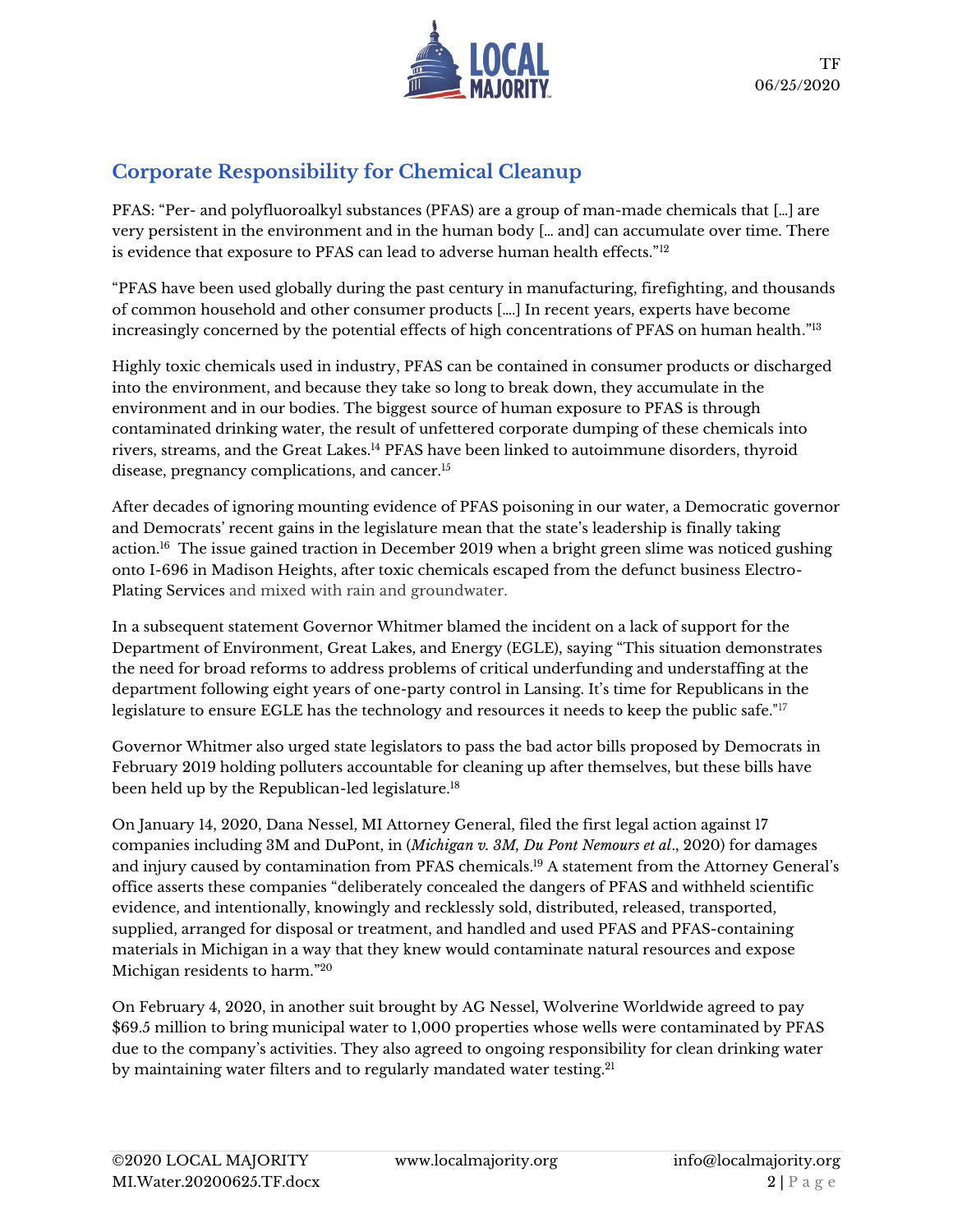

# **Setting Our Own Safety Standards for Water Contaminants**

On June 29, 2018, Governor Snyder signed into law Public Act 267 of 2018 (2017 Senate bill 652) which established an Environmental Rules Committee made up of his hand-picked appointees from the fossil fuel, manufacturing, waste management and agricultural industries to oversee the Michigan Department of Environmental Quality.22,23 He also signed the Public Act 268 of 2018 which created the Environmental Permit Review Commission and the Environmental Review Panel (2017 Senate Bills 653-654), to be part of the MDEQ.<sup>24</sup> Republicans blocked Democratic amendments which would have limited lobbyists and those with conflicts of interest from serving on the Commission.<sup>25</sup>

Natural Resources Defense Council senior policy advocate, Cyndi Roper commented that this would give control to the industries it should be holding accountable. "The fox isn't even pretending like it will guard the henhouse," Roper said.

In December 2018, outgoing Governor Snyder signed into law the "No Stricter than Federal" Public Act 602 that prevents the state from setting its own standards for water and environmental contamination that are more stringent than federal regulations.<sup>26</sup>

On February 4, 2019, Governor Gretchen Whitmer signed an Executive Order to permanently establish the Michigan PFAS Action Response Team (MPART) to counter the threat of PFAS contamination, protect the health of the public, and preserve our land, water, and air. <sup>27</sup>

Also signed on February 4, 2019 Executive Order 2019 02. The 02 EO was for the complete restructuring of the DEQ (Dept of Environmental Quality along with other agencies) with the creation of the Dept of Environment, Great Lakes, and Energy and the dissolution of the industrydominated "polluter" panels created in Snyder's 2018 Public Act 267. <sup>28</sup> Unfortunately, on Feb. 14, 2019, the Republican-controlled Senate formally voted to disapprove of EO 2019 02.<sup>29</sup>

On March 19, 2019 Democratic lawmakers introduced a bill (HB 4386) to repeal the "No Stricter than Federal Law," citing grave concerns about the ability of the state to protect its residents from the harmful effects of PFAS.<sup>30</sup> "Treating Michigan like any other state ignores the unique challenges we face and prevents us from tackling our most serious environmental threats," said state Representative Donna Lasinski (D-HD52, Washtenaw County).<sup>31</sup> This bill, too, has been stalled in committee.

However, on October 11, 2019, EGLE issued a press release stating it would be establishing maximum contaminant levels for seven types of PFAS compounds in drinking water and putting operations in place to monitor them.<sup>32</sup>

# **Line 5: Jeopardizing Drinking Water for Millions of Michiganders**

Line 5 is a 645-mile-long pipeline built and operated by the Canadian company Enbridge, running from Lake Superior in Wisconsin across the Upper Peninsula and through the Mackinac Straits to Sarnia, MI, carrying almost 23 million gallons of oil and natural liquid gas every day.<sup>33</sup>

Since 1968, Line 5 has failed 29 times, including in 2010 when a rupture in Enbridge's 6B pipeline caused the second-largest inland oil spill in US history, pumping over 1 million gallons of heavy tar sands oil into the Kalamazoo River, fouling 4,435 acres of land and closing the river for almost two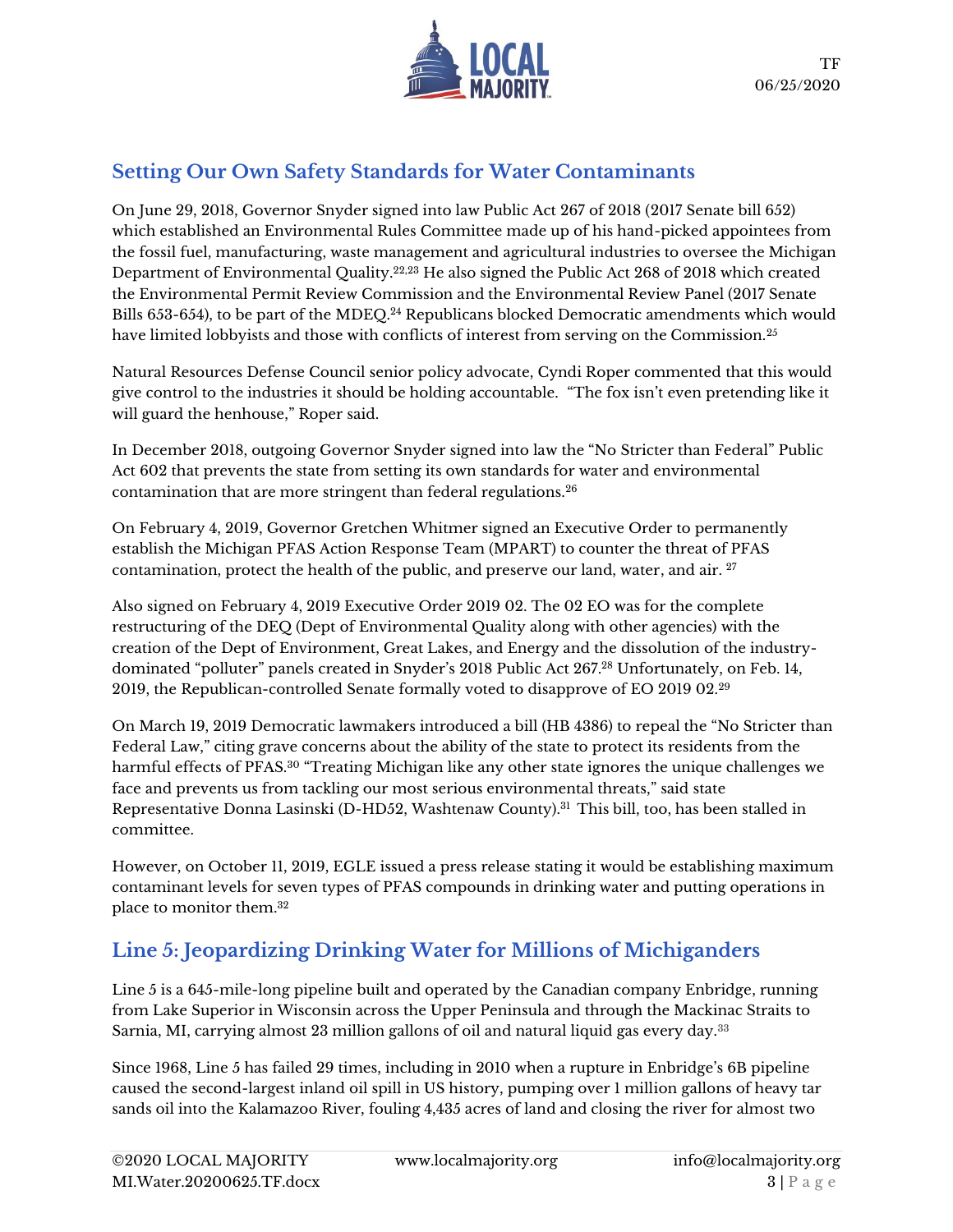

years. While less than 10 percent of Line 5 oil and gas is used by Michigan, the pipeline endangers the drinking water for 5 million Michiganders and threatens vial revenues from Michigan tourism.<sup>34</sup> Enbridge's own data shows the most vulnerable section is in the Mackinac Straits where it is projected that in the case of an oil spill less than a third could be cleaned up. The result would be the devastation of up to 720 miles of shoreline.

In June 2019 AG Dana Nessel filed a lawsuit against Enbridge claiming the pipeline violates public trust doctrine and the MI Environmental Protection Act. She is also pursuing an appeal regarding a law passed by the previous Republican Governor Snyder permitting the tunnel project to move forward, which the state of Michigan argues is unconstitutional.<sup>35</sup>

# **Coke, Pepsi, and Nestle: Plundering Our Natural Resources**

Last year, Coca-Cola made more than a billion dollars in US sales of Dasani bottled water. Since the outbreak of COVID-19, bottled water sales have risen more than 57 percent over the same period last year.

Ironically, while the people of Detroit go without municipal water, it is Detroit's municipal water that Coca-Cola and Pepsi bottle and sell at a huge mark-up as Dasani and Aquafina. The processing and infrastructure Coke and Pepsi rely on to access this water is paid for by taxpayers, so consumers end up paying twice. And unlike regular citizens, beverage companies are allowed to accumulate tens of thousands of dollars in unpaid bills with no penalty from local authorities.<sup>36</sup> Furthermore, this issue isn't limited to Detroit: residents of Osceola Township, a small town in western Michigan, accuse Nestle of damaging their Twin Creek river and its trout because of the amount of water the company pumps for its Ice Mountain brand.<sup>37</sup>

In response to Michigan's 2018 decision to allow Nestle to increase water withdrawals from 250 to 400 gallons per minute out of the Great Lakes water basin, State Reps. Yousef Rabhi (D-Ann Arbor), Rachel Hood (D-HD76-Grand Rapids), and Laurie Pohutsky (D-HD19-Livonia) introduced three bills in December 2019 to safeguard Michigan's surface and groundwater resources.<sup>38,39,40</sup> The bills (HD 5290, 5291, and 5292) affirm that "all the waters of the state are held inalienably in the public trust, bans the diversion of bottled water outside the Great Lakes watershed and explicitly authorizes the Department of Natural Resources (DNR) to protect water in its jurisdiction." <sup>41</sup>

# **An Update on Flint**

April 25, 2020 was the sixth anniversary of the Flint water crisis precipitated by a change in the water supply from Lake Huron to the toxic Flint River to save money, which resulted in between 6,000 and 12,000 children to be exposed to dangerous levels of lead in the drinking water and an outbreak of Legionnaires' disease that sickened 87 and killed 12 people.

Since 2016 there have been serious efforts to replace the pipes and implement a rigorous testing schedule, but the job is not yet completed and residents as well as officials are still not confident about the purity of the water. Gov. Snyder ended the free bottled water program in April 2018 and the people of Flint continue to use bottled water at their own expense.<sup>42</sup> Work continues in 2020 to replace lead pipes in the estimated to be as many as 29,000 homes affected.<sup>43</sup> As of March 20, 2020, the city had checked over 25,000 homes and replaced lead pipes in 9554 and confirmed that nearly 16,000 had copper pipes.44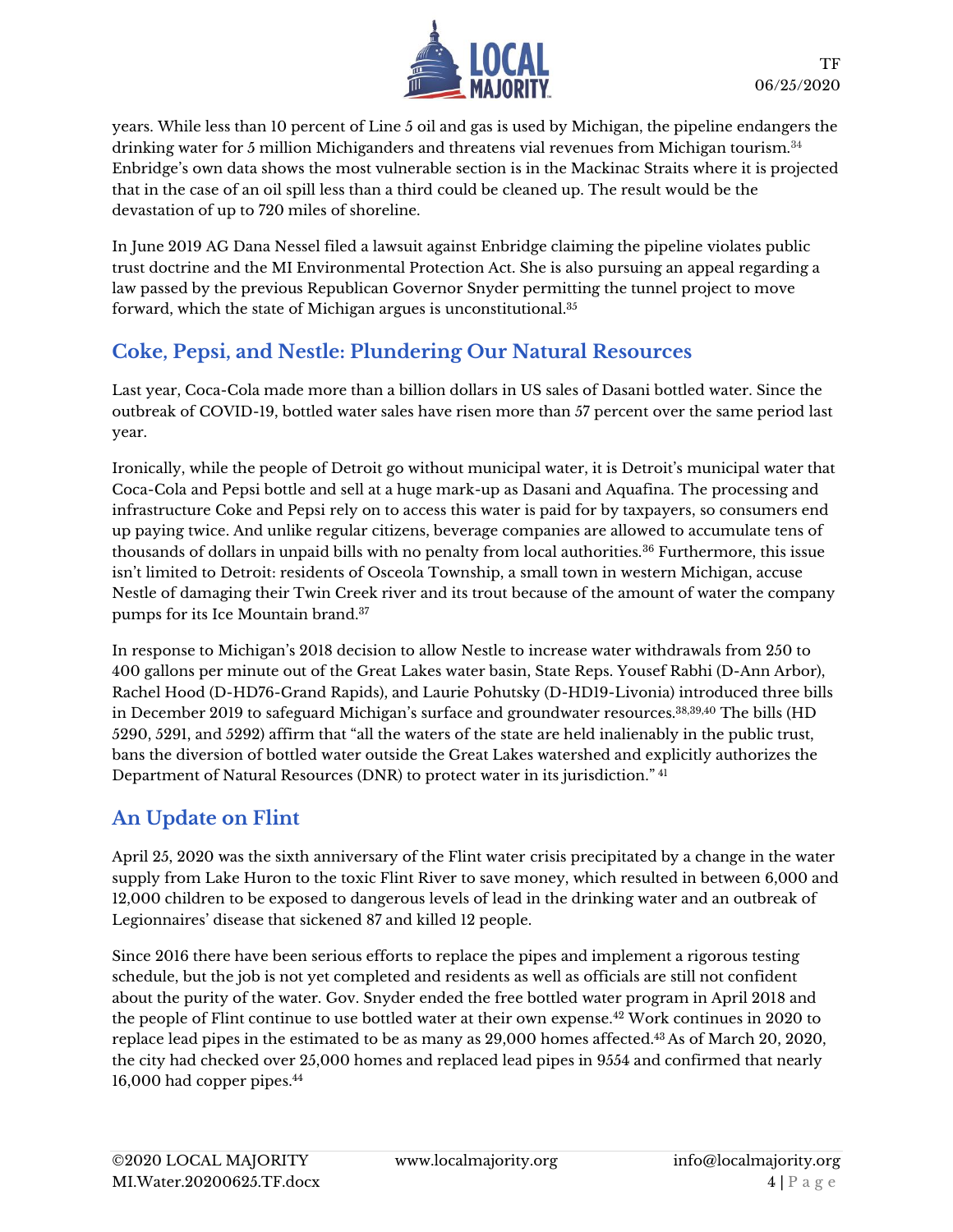

In June 2019, AG Nessel dropped charges against the remaining eight defendants implicated in the scandal due to concerns about improper evidence collection. Seven officials had already pleaded guilty. Prosecutors have opened a new investigation to hold accountable those who may be criminally responsible.45,46

With Right to Water and Clean Water Bills stalled in committee, now more than ever, a Democratic majority in the House and Senate can assure these bills are enacted.

### **From Crisis Comes Opportunity**

On April 28, 2020, Michigan House Democrats unveiled "Michigan Strong," a broad legislative plan to safely pilot the state through the COVID-19 crisis and beyond. It specifically addresses the urgent need for clean air and water by preventing new sources of pollution, prohibiting all water shut-offs, and ensuring clean, affordable water for all Michiganders.<sup>47</sup> Democrats in the Michigan Legislature have already submitted bills that address these vital issues (Table 1).

| <b>Bills</b>                            | Issue                                                                                                                                                                                                                                                                  | Sponsor                                                                                                | <b>Most Recent Action</b>                                                                      |
|-----------------------------------------|------------------------------------------------------------------------------------------------------------------------------------------------------------------------------------------------------------------------------------------------------------------------|--------------------------------------------------------------------------------------------------------|------------------------------------------------------------------------------------------------|
| $SB\ 240$<br>SB 241<br>SB 242<br>SB 243 | <b>Water Justice</b>                                                                                                                                                                                                                                                   | Alexander (D-SD5-Detroit)<br>Chang (D-SD1-Detroit)<br>Irwin (D-SD18-Ann Arbor)<br>Wojno (D-SD9-Warren) | Referred to Senate<br>Committee on<br>Environmental Quality<br>2019 Session                    |
| HB 4386                                 | Repeal of No Stricter than<br>Federal                                                                                                                                                                                                                                  | Pohutsky (D-HD19-<br>Livonia)                                                                          | Referred to House<br>Oversight Committee<br>3/19/19                                            |
| HB 4122                                 | Accessible and Affordable<br>Water                                                                                                                                                                                                                                     | Hammoud (D-HD15-<br>Dearborn)                                                                          | House referred to<br>Committee on Natural<br>Resource and Outdoor<br>Recreation 2/5/19         |
| SB 49                                   | Human Right to Water Act                                                                                                                                                                                                                                               | Bayer (D-SD12-Oakland<br>County)                                                                       | Senate referred to<br>Environmental Quality<br>Committee<br>2019 Session                       |
| HB 5290                                 | The bill "clarifies that the<br>waters of the state, including<br>groundwater, are held in the<br>public trust. This means they<br>belong to the people of the<br>state collectively and must be<br>protected from pollution,<br>impairment and<br>destruction." 48,49 | Yousef Rabhi (D-HD53-<br>Ann Arbor)                                                                    | House referred to<br>Committee on Natural<br>Resources and Outdoor<br>Recreation<br>12/10/2019 |

#### **Table 1. Bills Introduced by Democrats in 2019-2020, stalled in committee by GOP**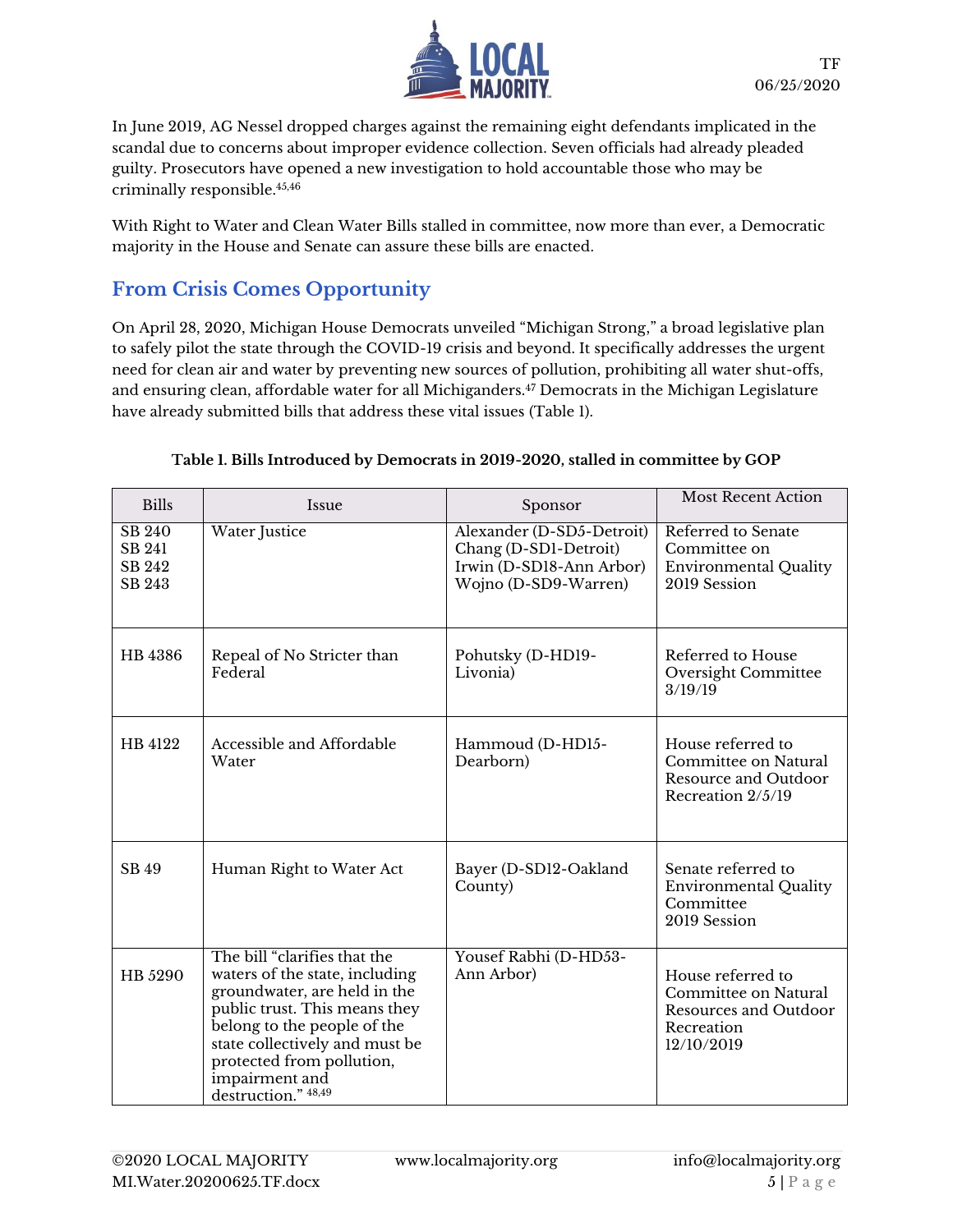

| <b>Bills</b> | Issue                                                                                                                                                                                                   | Sponsor                               | <b>Most Recent Action</b>                                                                                                                                        |
|--------------|---------------------------------------------------------------------------------------------------------------------------------------------------------------------------------------------------------|---------------------------------------|------------------------------------------------------------------------------------------------------------------------------------------------------------------|
| HB 5291      | Prevents shipping bottled<br>water out of the Great Lakes<br>watershed and removes a<br>loophole that allows unlimited<br>amounts of water to be<br>removed when packaged in<br>small containers. 50,51 | Rachel Hood (D-HD76-<br>Grand Rapids) | House referred to<br>Committee on Natural<br>Resources and Outdoor<br>Recreation<br>12/10/2019                                                                   |
| HB 5292      | Natural resources; expand<br>water under Department of<br>Natural Resources control;<br>provide for protection and<br>conservation of. <sup>52,53</sup>                                                 | Laurie Pohutsky (D-HD19-<br>Livonia)  | House referred to<br>Committee on Natural<br>Resources and Outdoor<br>Recreation<br>12/10/2019                                                                   |
| HB 4212      | Requires corporations and<br>industries responsible for<br>polluting air, land, and water to<br>pay for clean-up.                                                                                       | Rabhi (D-HD53-Ann<br>Arbor)           | House referred to<br>Committee on Natural<br>Resource and Outdoor<br>Recreation<br>Senate referred to<br>Committee on<br><b>Environmental Quality</b><br>2/19/19 |
| HB 5456      | Repeals Public Act 581 of 2018<br>which weakens polluter<br>cleanup criteria                                                                                                                            | Sowerby (D-HD31-<br>Macomb)           | Referred to Committee<br>on Natural Resources<br>and Outdoor<br>Recreation<br>2/4/20                                                                             |
| HB 5452      | Repeals "polluter panel" bills<br>(Public Act 0267/8 of 2018)<br>allowing corporate polluters to<br>determine environmental<br>regulations and permit<br>decisions.                                     | Kuppa (D-HD41-Troy)                   | Passed both chambers<br>2/05/20                                                                                                                                  |
| SB 116       | Polluter Pay                                                                                                                                                                                            | Irwin (D-SD18-Ann Arbor)              | Senate referred to<br>Committee on<br><b>Environmental Quality</b><br>2/19/19                                                                                    |

Until now all of these bills have been stalled in committee. But Democratic majorities in the House and Senate could bring these urgent issues to a speedy resolution. Michiganders can lead the way in demonstrating how responsible governance raises not only the standard of living for those most in need, but the quality of life for all.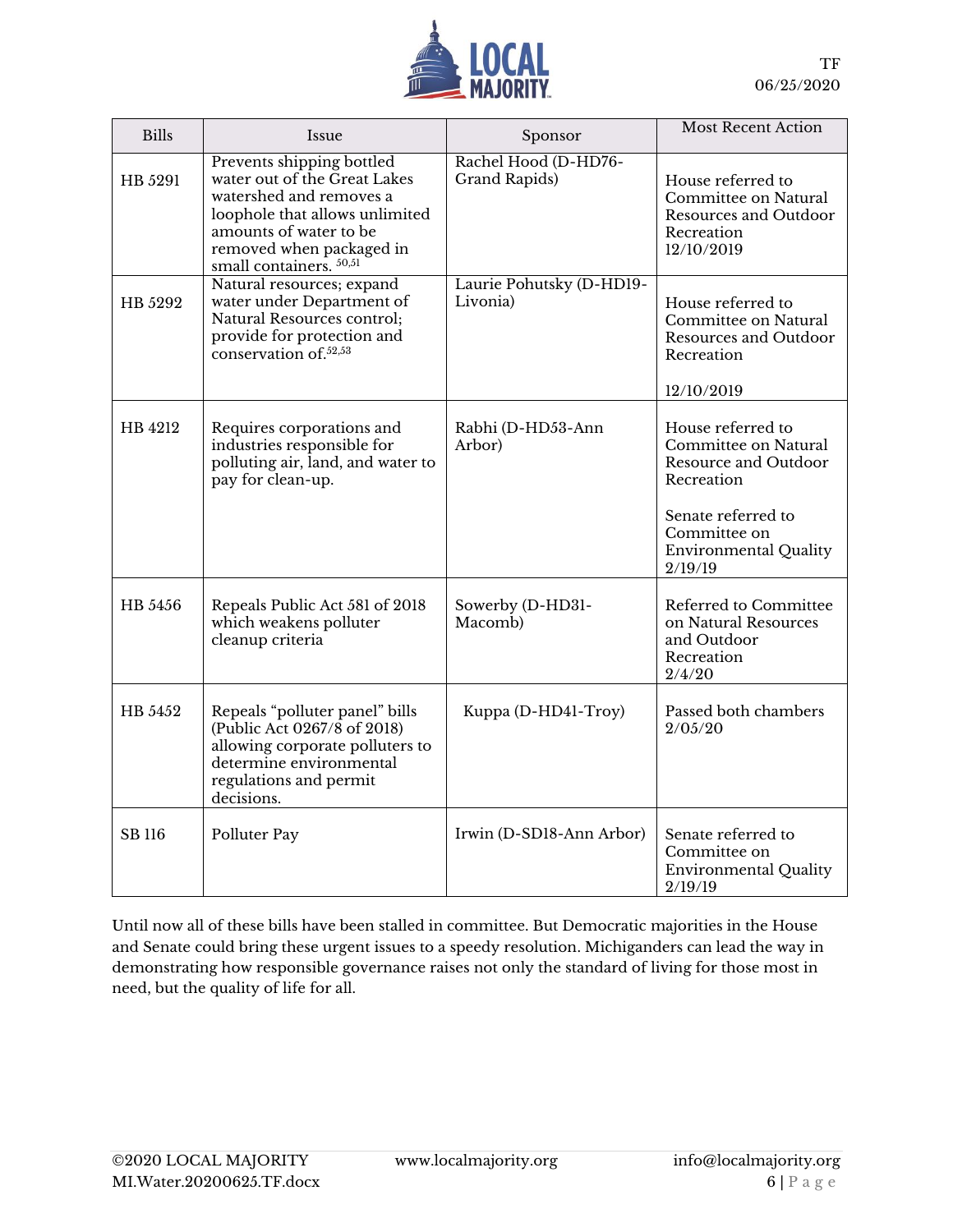

<sup>11</sup> [https://content.govdelivery.com/attachments/MIEOG/2020/03/28/file\\_attachments/1413747/EO%202020-](https://content.govdelivery.com/attachments/MIEOG/2020/03/28/file_attachments/1413747/EO%202020-28%20Emerg%20order%20-%20water%20shutoffs.pdf) [28%20Emerg%20order%20-%20water%20shutoffs.pdf](https://content.govdelivery.com/attachments/MIEOG/2020/03/28/file_attachments/1413747/EO%202020-28%20Emerg%20order%20-%20water%20shutoffs.pdf)

<sup>2</sup> <https://time.com/4441471/flint-water-lead-poisoning-costs/>

<sup>3</sup> <https://www.kff.org/coronavirus-policy-watch/taking-stock-of-essential-workers/>

<sup>4</sup><https://www.epa.gov/greatlakes/facts-and-figures-about-great-lakes>

<sup>5</sup> <https://www.npr.org/2019/02/08/691409795/a-water-crisis-is-growing-in-a-place-youd-least-expect-it>

<sup>6</sup> <https://www.theguardian.com/us-news/2020/apr/23/pepsi-coke-bottled-water-consumer-reports>

<sup>7</sup> Http://legislature.mi.gov/doc.aspx?2019-HB-4122

<sup>8</sup> http://legislature.mi.gov/doc.aspx?2019-SB-0049

<sup>9</sup> [https://www.michigan.gov/whitmer/0,9309,7-387-90499\\_90705-523414--,00.html](https://www.michigan.gov/whitmer/0,9309,7-387-90499_90705-523414--,00.html) 

<sup>10</sup> [https://www.wxyz.com/news/coronavirus/whitmer-orders-all-shut-off-water-to-be-restored-during-covid-19](https://www.wxyz.com/news/coronavirus/whitmer-orders-all-shut-off-water-to-be-restored-during-covid-19-outbreak) [outbreak](https://www.wxyz.com/news/coronavirus/whitmer-orders-all-shut-off-water-to-be-restored-during-covid-19-outbreak)

<sup>11</sup> <https://www.theguardian.com/us-news/2020/apr/23/pepsi-coke-bottled-water-consumer-reports>

<sup>12</sup> <https://www.cmdhd.org/copy-of-seasonal-flu>

<sup>13</sup> <https://www.michigan.gov/pfasresponse/0,9038,7-365-96312-511634--,00.html>

<sup>14</sup> [https://www.localmajority.org/wp-content/uploads/2018/10/MI.PFAS\\_.20181008.PG\\_.Finalv2.pdf](https://www.localmajority.org/wp-content/uploads/2018/10/MI.PFAS_.20181008.PG_.Finalv2.pdf)

<sup>15</sup> <https://www.epa.gov/pfas/basic-information-pfas>

<sup>16</sup> [https://www.bridgemi.com/michigan-environment-watch/heres-what-gretchen-whitmers-new-pfas-water](https://www.bridgemi.com/michigan-environment-watch/heres-what-gretchen-whitmers-new-pfas-water-rules-mean-michigan)[rules-mean-michigan](https://www.bridgemi.com/michigan-environment-watch/heres-what-gretchen-whitmers-new-pfas-water-rules-mean-michigan)

<sup>17</sup> <https://www.michiganradio.org/post/whitmer-more-criminal-charges-possible-owner-toxic-ooze-facility>

<sup>18</sup> [https://www.bridgemi.com/michigan-environment-watch/green-ooze-michigan-freeway-prompts-calls](https://www.bridgemi.com/michigan-environment-watch/green-ooze-michigan-freeway-prompts-calls-tougher-polluter-pay-laws)[tougher-polluter-pay-laws](https://www.bridgemi.com/michigan-environment-watch/green-ooze-michigan-freeway-prompts-calls-tougher-polluter-pay-laws)

<sup>19</sup> [https://www.freep.com/story/news/local/michigan/2020/01/14/michigan-sues-3-m-dupont-15-others-over](https://www.freep.com/story/news/local/michigan/2020/01/14/michigan-sues-3-m-dupont-15-others-over-pfas-pollution/4464769002/)[pfas-pollution/4464769002/](https://www.freep.com/story/news/local/michigan/2020/01/14/michigan-sues-3-m-dupont-15-others-over-pfas-pollution/4464769002/)

<sup>20</sup> [https://www.michigan.gov/pfasresponse/0,9038,7-365-86513\\_96296-517280--,00.html](https://www.michigan.gov/pfasresponse/0,9038,7-365-86513_96296-517280--,00.html)

<sup>21</sup> [https://www.crainsdetroit.com/environment/wolverine-worldwide-pfas-settlement-finalized-michigan](https://www.crainsdetroit.com/environment/wolverine-worldwide-pfas-settlement-finalized-michigan-attorney-generals-office)[attorney-generals-office](https://www.crainsdetroit.com/environment/wolverine-worldwide-pfas-settlement-finalized-michigan-attorney-generals-office)

<sup>22</sup> [http://www.legislature.mi.gov/\(S\(drtr01yox5mkvdzbhiqwyc5e\)\)/mileg.aspx?page=GetObject&objectname=2017-](http://www.legislature.mi.gov/(S(drtr01yox5mkvdzbhiqwyc5e))/mileg.aspx?page=GetObject&objectname=2017-SB-0652) [SB-0652](http://www.legislature.mi.gov/(S(drtr01yox5mkvdzbhiqwyc5e))/mileg.aspx?page=GetObject&objectname=2017-SB-0652)

<sup>23</sup> [https://www.michigan.gov/formergovernors/0,4584,7-212-96477\\_90815\\_59871-480082--,00.html](https://www.michigan.gov/formergovernors/0,4584,7-212-96477_90815_59871-480082--,00.html)

<sup>24</sup> <https://dawdamann.com/blog/major-changes-to-michigans-permitting-appeal-process-part-1/>

<sup>25</sup> <https://www.michiganvotes.org/Legislation.aspx?ID=178813>

<sup>26</sup> [https://www.michiganradio.org/post/some-residents-upset-governor-snyder-signed-no-stricter-federal-bill;](https://www.michiganradio.org/post/some-residents-upset-governor-snyder-signed-no-stricter-federal-bill) <https://www.mlive.com/news/2019/01/ag-nessel-to-scrutinize-new-lame-duck-environmental-laws.html>

 $^{27}$  [https://www.michigan.gov/pfasresponse/0,9038,7-365-86513\\_95425---,00.html](https://www.michigan.gov/pfasresponse/0,9038,7-365-86513_95425---,00.html)

<sup>28</sup> [https://www.michigan.gov/whitmer/0,9309,7-387-90499\\_90705-488736--,00.html](https://www.michigan.gov/whitmer/0,9309,7-387-90499_90705-488736--,00.html)

<sup>29</sup> [https://www.freep.com/story/news/local/michigan/2019/02/14/gretchen-whitmer-environmental-executive](https://www.freep.com/story/news/local/michigan/2019/02/14/gretchen-whitmer-environmental-executive-order/2869421002/)[order/2869421002/](https://www.freep.com/story/news/local/michigan/2019/02/14/gretchen-whitmer-environmental-executive-order/2869421002/)

<sup>30</sup> [https://upnorthlive.com/news/local/efforts-underway-to-repeal-michigans-no-stricter-than-federal-law-03-](https://upnorthlive.com/news/local/efforts-underway-to-repeal-michigans-no-stricter-than-federal-law-03-20-2019) [20-2019;](https://upnorthlive.com/news/local/efforts-underway-to-repeal-michigans-no-stricter-than-federal-law-03-20-2019) http://legislature.mi.gov/doc.aspx?2019-HB-4386

<sup>31</sup> <https://housedems.com/article/pohutsky-bill-bring-environmental-oversight-back-mi>

 $32 \frac{\text{https://www.michigan.gov/pfasrespons}/0,9038,7-365-86513-96296-509831--,00.html}{0.000}$